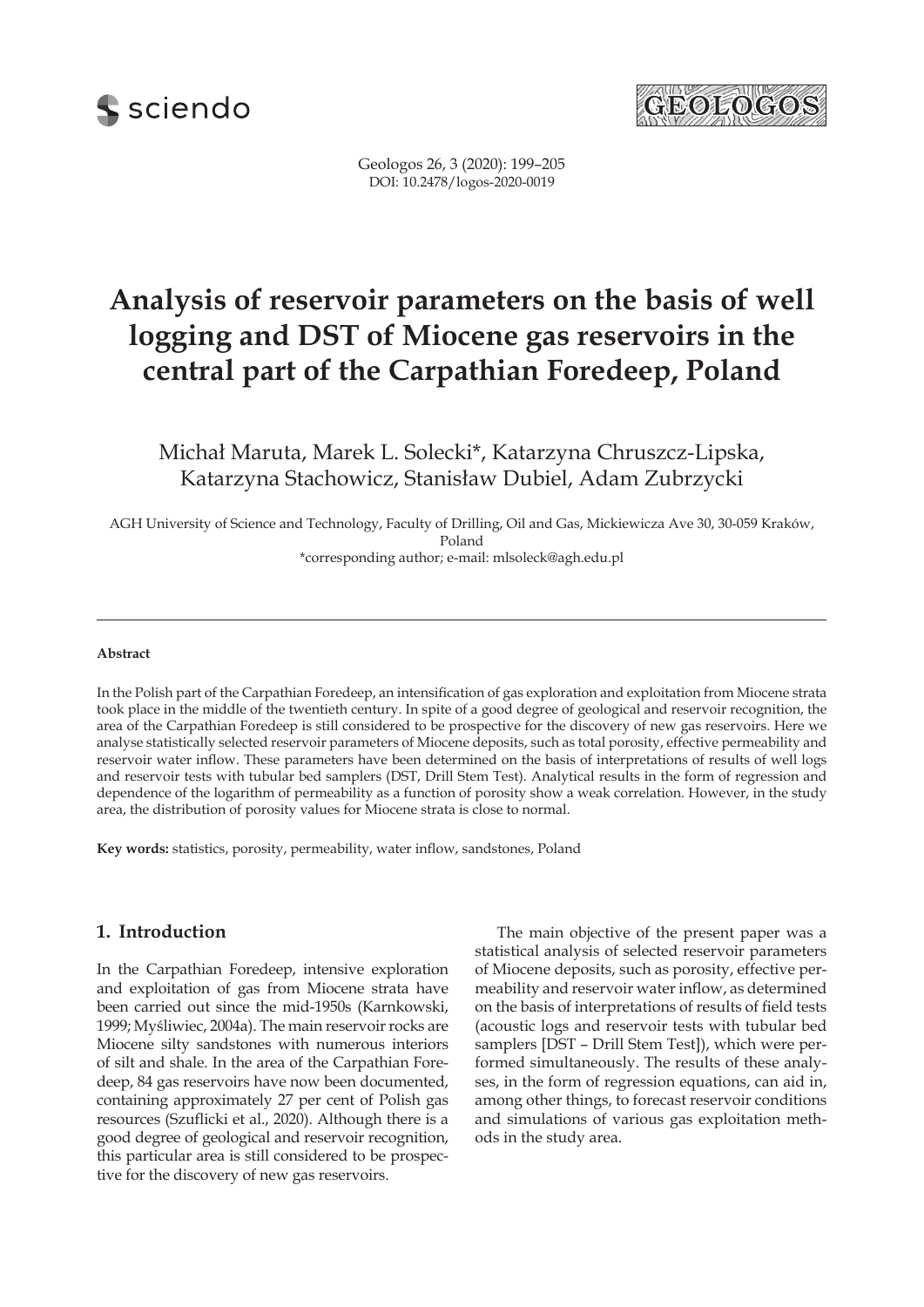# **2. Geological setting and occurrence of gas reservoirs**

The Carpathian Foredeep is a Neogene piedmont trough that formed during the fold-thrust movements of the Outer Carpathians (flysch) during the last stages of the Carpathian tectogenesis (Stupnicka & Stempień-Sałek, 2016; Mizerski, 2020). In Poland, this unit measures about 300 km in length and up to 100 km in width, as part of a large sedimentary basin that extends along the outer part of the Carpathians. In the west it connects with the Alpine molasse basin and in the east with the Balkanides piedmont trough. Structurally, this is an asymmetrical piedmont trough that shallows towards the north and is filled mainly with clastic strata of Miocene (Badenian-early Sarmatian) age, reaching a maximum thickness of up to 3,000 m in the Przemyśl-Lubaczów zone (Wielkie Oczy trench). The northern boundary of the Carpathian Foredeep has an erosive character; the southern one is tectonic, routed through the forehead of the Outer Carpathians, thrusted on Miocene sedimentary units. Some of these rocks lie tectonically intact (i.e., are autochthonous strata of Miocene age), while others have been uprooted, folded together with Carpathian folds and put on indigenous sediments (allochthonous deposits of Miocene age: Stebnik and Zgłobice thrust sheets) (Fig. 1) (Oszczypko, 2006; Stupnicka & Stempień-Sałek, 2016).

The most important productive series in the Miocene sequence of the Carpathian Foredeep are

the sandstone levels of the autochthonous deposits. They occur in the molasse complex of varying thickness in the research area: from 2,000 m in the southern zone (in front of the forehead of the Carpathian flysch overthrust) and up to several hundred metres in the marginal zones – north and north-east, resting on the age-varied Mesozoic-Palaeozoic basement of the western European platform. The molasse complex consists of Badenian and lower Sarmatian sedimentary rocks in the form of fine- and medium-grained sandstones (often scattering), as well as silt and shale. Reservoir rocks containing natural gas accumulations are the following: Baranów sandstones and occasionally evaporatic deposits of Badenian age, as well as turbiditic sediments of the basin floor and submarine fans and Dzików sandstones of early Sarmatian date (northeastern zone). The best and most abundant reservoirs for natural gas are sandstones of submarine fans and deltaic deposits. These rocks contain the largest natural gas reservoirs in the Carpathian Foredeep. Sandy deposits of submarine fans prevail in the southern part of the foredeep; towards the north, these pass into fine-grained sediments, up to deltaic levels near the top of the sequence. The latter are the main reservoir series in the northeastern part of the Carpathian Foredeep. Their thickness amounts to up to several hundred metres; the series is characterised by the occurrence of a sequence of very good reservoir rocks interbedded by clay levels (Myśliwiec, 2004a, b).

In spite of having many individual features, natural gas accumulations in the Carpathian Foredeep



**Fig 1.** Tectonic sketch of the Polish portion of the Outer Carpathians and Carpathian Foredeep (modified from Oszczypko, 2001)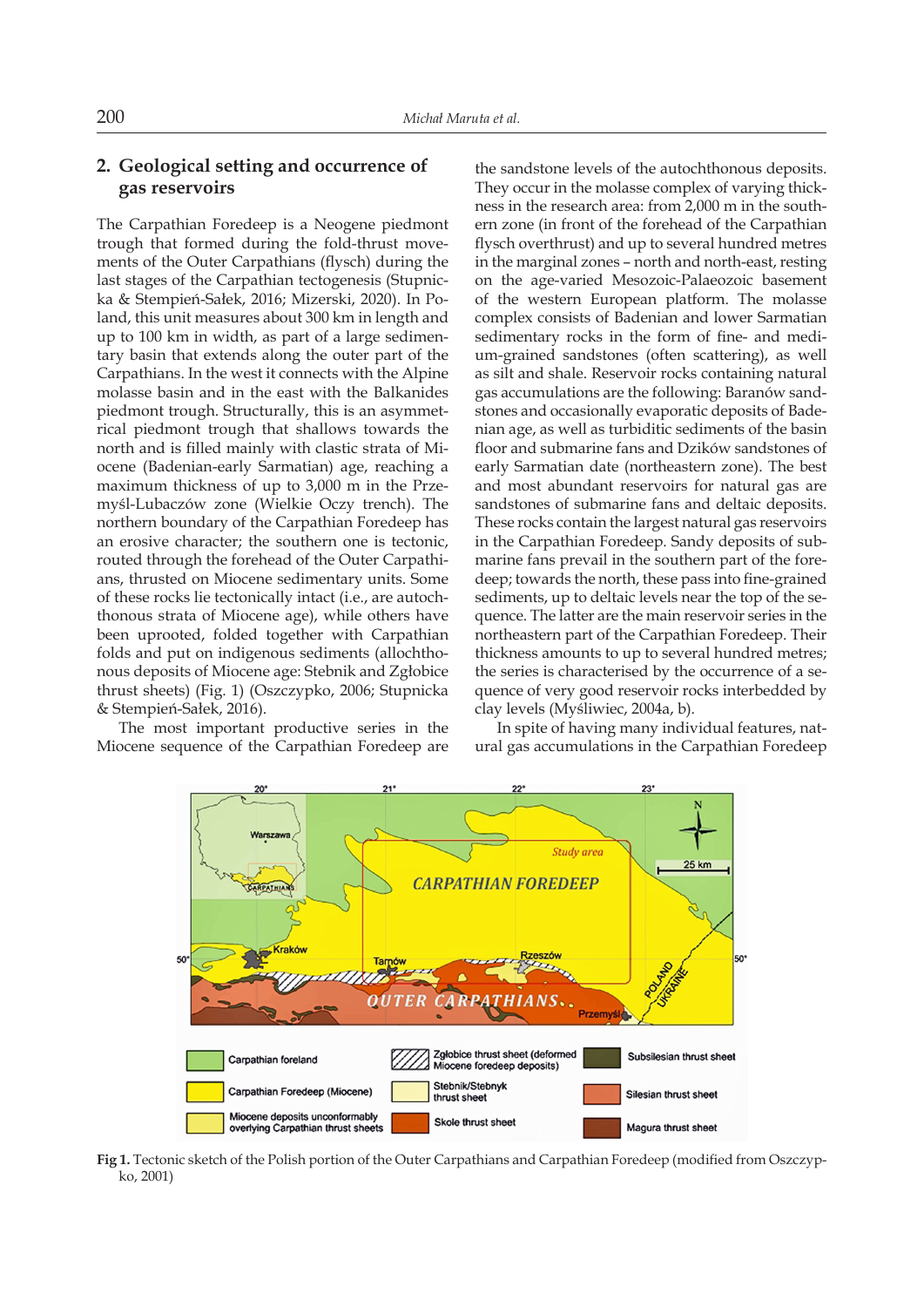display several common features, as well as sealing. The pre-Neogene surface of disconformity and tectonic folding of the flysch Carpathians performs the role of regional sealer (structural closure) on the scale of the entire foredeep. Their shape was influenced by tectonic movements that differentiated along dislocations, as well as intense erosion.

# **3. Statistical analysis of reservoir parameters of Miocene sandstone deposits determined on the basis of sampling**

Gas-bearing and aquifer reservoirs of autochthonous Miocene strata in the Carpathian Foredeep are characterised by significant facies variability, both horizontal and vertical. The layer-and-laminate structure of the sandstone-silt-clay sequence and frequent thickness reductions led to the occurrence of diversified saturation with reservoir fluids (reservoir water and natural gas). For this reason, results of sampling such occurrences works, obtained during the exploration stage, may be ambiguous.

The reservoir properties of Miocene deposits in the study area were investigated by acoustic well logging and drill stem tests (DST). The results of these tests are used in the oil industry to make decisions regarding exploration and technology. Industrial practice has shown that reservoir properties and parameters from the interpretation of geophysical well logging (Drabina, 2017) and DST are most easily available.

Industrial gas accumulation occurs mainly in sandstone levels; however, gas saturation is also found in finely laminated sandy-clay or even siltshale levels. Correct recognition of reservoir features of these sediments is crucial for typifying potential zones of gas accumulation in Miocene deposits. In order to be able to assess reservoir parameters, results of technically and technologically successful reservoir tests (DST) of water-bearing Miocene deposits, obtained in the 1990s (Dubiel et al., 1993–1998), have been used.

## **3.1. Distribution and statistical analysis of reservoir parameters**

The distribution of selected reservoir parameters, i.e., total porosity of rocks  $(\varphi_{\text{geoph}})$ , reservoir water inflow  $(Q_w)$  and effective permeability for water  $(k_{\ldots})$ , are presented in the form of histograms (Fig. 2A–C). In addition, basic statistical data are included in Table 1.

**Total porosity of rocks**, determined by geophysical well logging  $(\varphi_{\text{geoph}})$ , is the basic reservoir property of liquid resources. The values of porosity of Miocene levels in the study area (75 measurements) are in the range of 2 to 20 per cent, the mean value is 9.3 per cent, and the median is 8.0 per cent (Fig. 2A, Table 2). The histogram of porosity values is close to the normal distribution; it is not a typical distribution of this parameter. For example, Leśniak et al. (2007) did not observe such a relationship in Miocene sandstones in the Rzeszów area (Poland).

**Water inflow to the sampler**  $(Q_{\mu})$ . Analysis of industrial data shows that in the largest number of cases of Miocene sampling (about 80 per cent), an inflow of reservoir water without traces of natural gas was obtained, with traces of gas or slightly gassed. In this water occasionally there were also small amounts of mud filtrate or even drilling mud. The histogram of values of deposit water inflow during tests (DST) is shown in Figure 2B. The average flow rate of reservoir water to the sampler is 2.861, the median being  $1.100 \text{ m}^3/\text{h}$  (Table 2). The distribution of the average flow rate of reservoir water in the study area shows a strong right-sided asymmetry (skewness: 3.101), which indicates that the majority of observed results have values lower than the average.

**Effective permeability of Miocene deposits for reservoir water**  $(k_{\ldots})$ . In order to determine the effective permeability of Miocene deposits for water based on the results of short-term DST tests, the Horner method was most often used as the most useful interpretation of bottom-pressure reconstruction curves recorded about 60 to 90 minutes. The log-log method (Dubiel et al., 2003) was also often used to interpret bottom-pressure restoration tests that lasted more than 90 minutes. The histogram of

**Table 1.** Descriptive statistics

| Parameter                       | Number of measurements Arithmetic mean Median Minimum |       |       |       |        | Maximum Standard deviation |
|---------------------------------|-------------------------------------------------------|-------|-------|-------|--------|----------------------------|
| $\varphi_{\text{geoph}}[\%]$    | 75                                                    | 9.30  | 8.00  | 2.00  | 20.00  | 3.833                      |
| $k_{w} \times 10^{-15} [m^{2}]$ | 70                                                    | 73.10 | 11.00 | 0.010 | 669.00 | 152.994                    |
| $Q_w[m^3/h]$                    | 67                                                    | 2.86  | 1.100 | 0.010 | 25.30  | 4.446                      |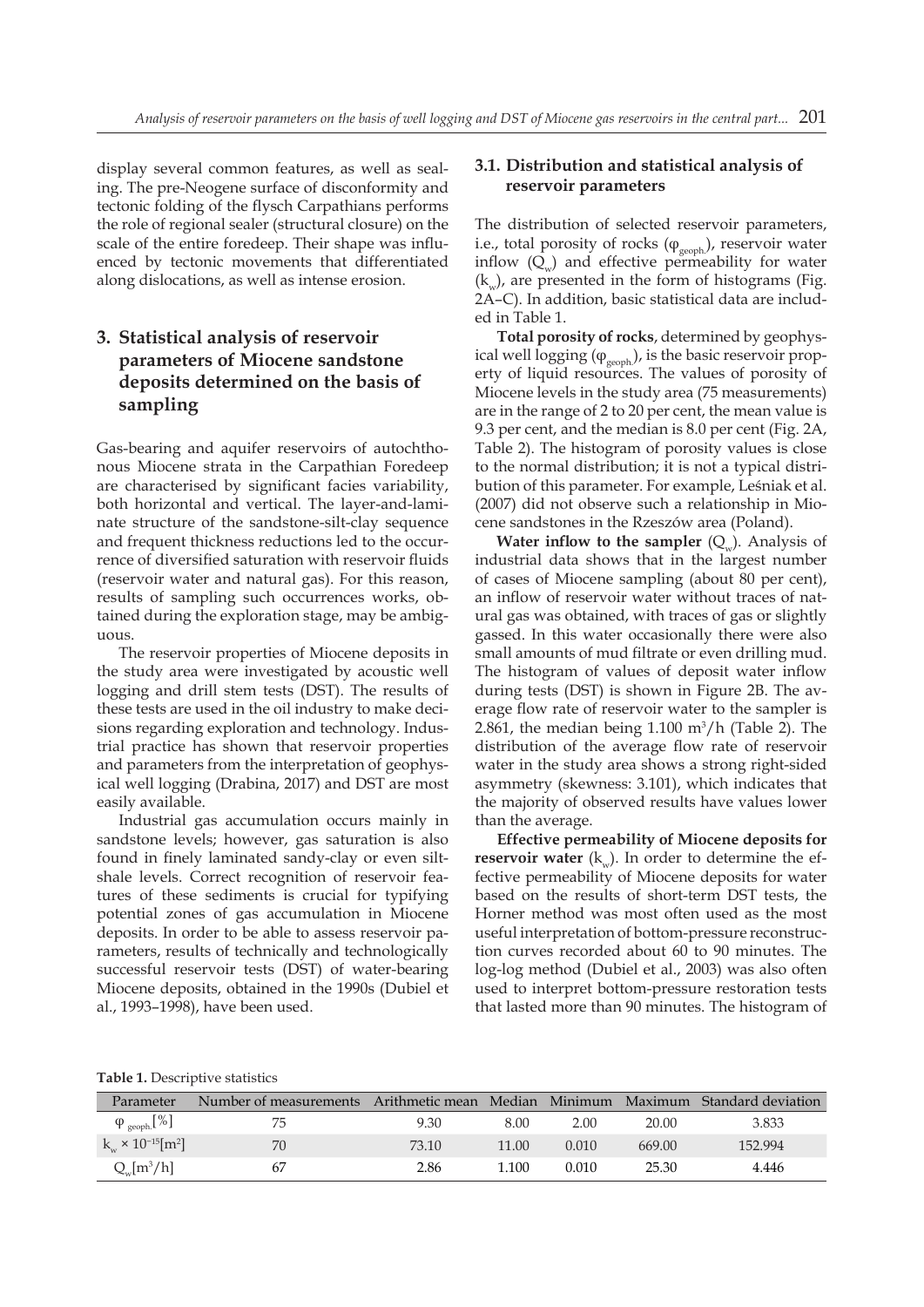

**Fig. 2.** Distribution of values: **A –** Porosity; **B –** Expense of reservoir water inflow; **C –** Effective permeability for reservoir water

**Table 2.** List of statistics parameters for studied dependencies of two variables concerning Miocene strata in the Carpathian Foredeep

| Tested<br>dependence    | Number of<br>measurements | Regression equation               | Correlation coefficient<br>calculated<br>value | critical<br>value | Range of values of the tested<br>parameters                                       |
|-------------------------|---------------------------|-----------------------------------|------------------------------------------------|-------------------|-----------------------------------------------------------------------------------|
| $log(k_w) = f(\varphi)$ | 69                        | $log(k_w) = 0.629 + 0.070\varphi$ | 0.4625                                         | 0.2500            | $k_w \in (0.1-700) \times 10^{-15}$ [m <sup>2</sup> ]<br>$\varphi \in (2-20)$ [%] |
| $p_{7} = f(H_{m})$      | 66                        | $p_{1} = -0.10905 + 0.0095H_{1}$  | 0.9926                                         | 0.2500            | $p_{7} \in (5-26)$ [MPa]<br>$Hm$ $\in$ (500–2800) [m]                             |
| $Q_w = f(K_d)$          | 66                        | $Q_{u}$ = 5.691 + 3.161lnK        | 0.1902                                         | 0.2500            | $Q_w \in (0.01-25.3)[m^3/h]$                                                      |

 $1 \text{ [mD]} = 0.986923 \times 10^{-15} \text{ [m}^2\text{].}$ 

the effective permeability determined on the basis of DST tests is shown in Figure 2C. The average effective permeability is  $73.099 \times 10^{-15}$  m<sup>2</sup> $(74.068$  mD) (Table 2). The distribution of permeability values in the study area shows a strong right-sided asymmetry (skewness: 2.673), which means that the majority of measurements showed values lower than the average.

# **3.2. Prediction of reservoir parameters of Miocene rocks in the Carpathian Foredeep**

## **3.2.1. Effective permeability as a function of total porosity**

The clastic reservoir rocks (sandstones, siltstones) are characterised by a general proportionality of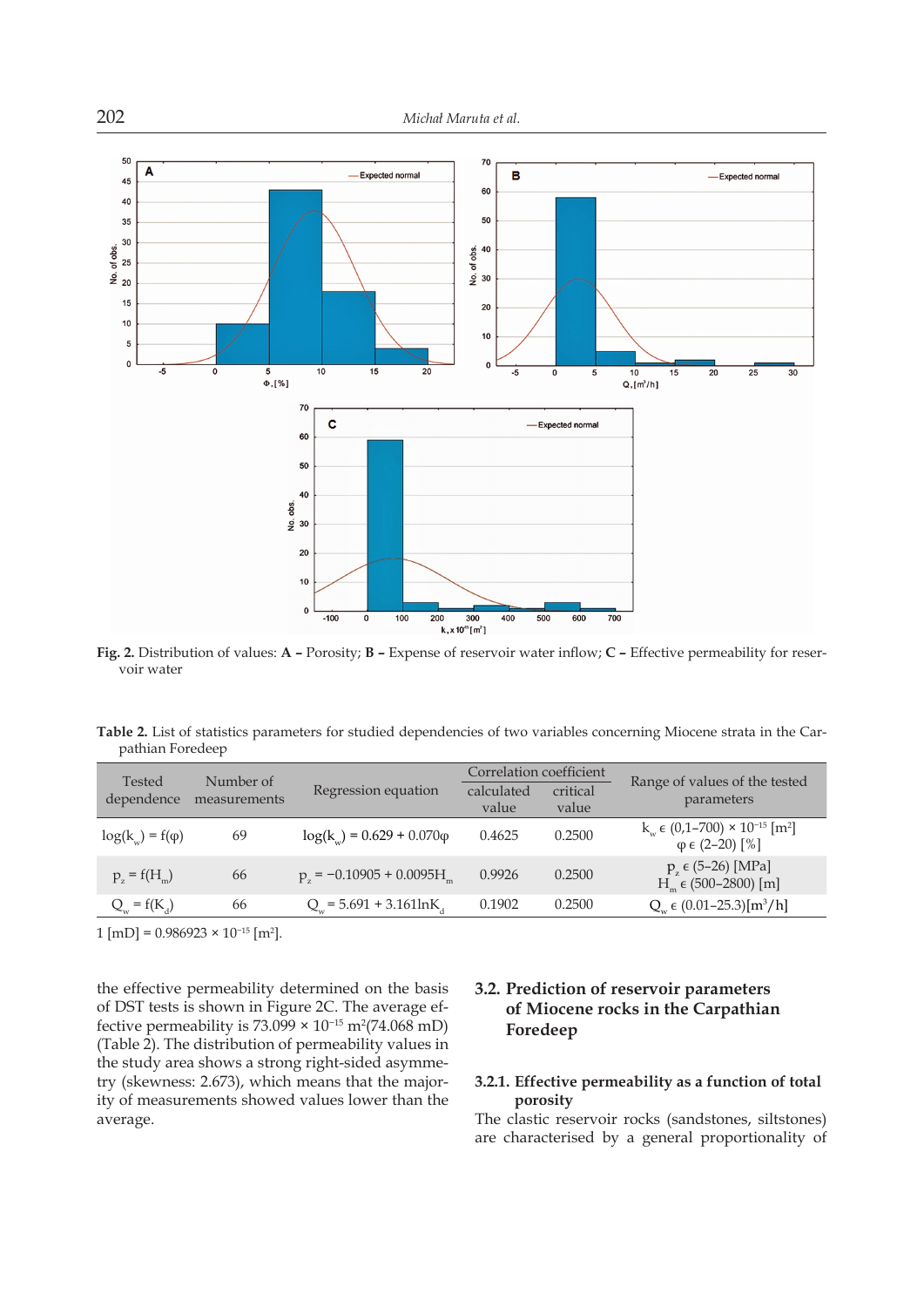effective permeability to porosity. This proportionality is diversified and depends on the mineralogical type of sandstone, their texture and the course of the diagenetic process during geological time. In depth profiles, these parameters are most easily available from quantitative assessments of drilling geophysics and results of field tests carried out in the course of oil exploration at the stage of drilling exploration (Zubrzycki & Dubiel, 2010).

The relationship between:

$$
\log k_{\text{w.DST}} = a + b \cdot \varphi_{\text{geoph.}}
$$

was studied using statistical methods (where:  $k_{w,\text{DST}}$  – effective coefficient of rock permeability for water, [mD];  $\varphi_{\text{geoph.}}$  – rock porosity coefficient [%]). The values of  $\hat{k}_{w,\text{DST}}$  were determined on the basis of field tests by the methods: Horner and log-log (Dubiel et al., 2003), while the values  $\varphi_{\text{geoph.}}$  and the intervals studied were obtained by geophysical well logging. The following regression equation was obtained by us (determined for a confidence interval of 95 per cent, at a significance level of 0.05 [Zieliński, 1972]):

$$
\log k_{\text{w.DST}} = 0.629 + 0.070 \varphi_{\text{geoph.}} \text{[mD]} \tag{1}
$$

Statistical analysis conducted for the present paper of a large set of data (69 measurements) showed a weak correlation between the variables analysed. For a confidence interval of 0.95, the correlation coefficient R is 0.4625 (Table 2).

However, literature data (Zubrzycki & Dubiel, 2010) show a significant relationship between permeability and porosity for autochthonous Miocene sandstone formations of the Carpathian Foredeep (i.e., southern and northeastern zones). Zubrzycki & Dubiel (2010) analysed 32 samples and presented the following results:

 $\log k_{\text{w.DST}} = 0.174 + 0.101 \varphi_{\text{geoph}}[\text{mD}]$  (2)

and

$$
\log k_{\text{w.DST}} = 0.242 + 0.0882 \varphi_{\text{geoph}}[\text{mD}] \tag{3}
$$

with the correlation coefficient  $R = 0.814$  for a depth of  $168-2,273$  m (equation 2) and  $R=0.699$  for a depth of 103–1,082 m (equation 3).

The lower correlation coefficient obtained by us most probably results from the fact that the industrial data set concerns a much larger area of

the Carpathian Foredeep than the area included in the above-mentioned paper (Zubrzycki & Dubiel, 2010).

#### **3.2.2.** Reservoir pressure  $p_a$  as a function of depth **of reservoir rocks**

For the Upper Jurassic-Lower Cretaceous in the central part of the Carpathian Foredeep, based on 68 reservoir tests, Dubiel & Uliasz-Misiak (2012) analysed the dependence of reservoir pressure as a function of depth of measurement using a tube sampler. For the dependence studied, a linear model was chosen:  $y = ax + b$ . The following linear regression equation was obtained:

$$
p_z = 0.00992 H_m - 0.1522 [MPa]
$$
 (4)

–  $H_m$  – the depth of placement of recording depth gauge, [m].

When comparing the calculated value of the correlation coefficient  $R = 0.9900$  with the critical value of this coefficient  $R_{\alpha} = 0.2387$ , for a significance level  $\alpha$  = 0.05 and confidence interval 0.95, it can be concluded that this model is very well suited for predicting the value of reservoir pressure ( $p_{z'}$  MPa) at a given depth ( $H_{m'}$  m). For example, at a depth  $H_m = 400-3,000$  m (Dubiel & Uliasz-Misiak, 2012).

The analysis of dependence of reservoir pressure as a function of depth of measurement for Miocene strata of the Carpathian Foredeep analysed in the present paper (for 66 reservoir tests performed by a tube sampler) showed, similar to the Upper Jurassic-Lower Cretaceous, a very good correlation of these variables,  $R = 0.9945$ . The determined linear regression equation is shown below:

$$
p_z = -0.10905 + 0.0095H_m [m]. \tag{5}
$$

This equation is suitable for predicting the value of reservoir pressure for a given value of the depth of measurement.

Water flow  $(Q_{\omega})$  depending on the initial pressure depression coefficient  $(K_d)$  produced during the DST test.

This dependence enables the selection of a minimum value of the differential pressure in order to obtain the flow of reservoir fluid to a sampler with a representative volume in a given time of waiting for the inflow. At the same time, the ratio of pressure depression  $K_a$  is understood as the ratio of hydrostatic pressure transfer fluid  $(p_{\text{hn}})$  in the test column to the reservoir pressure  $(p_z)$ . It should be noted that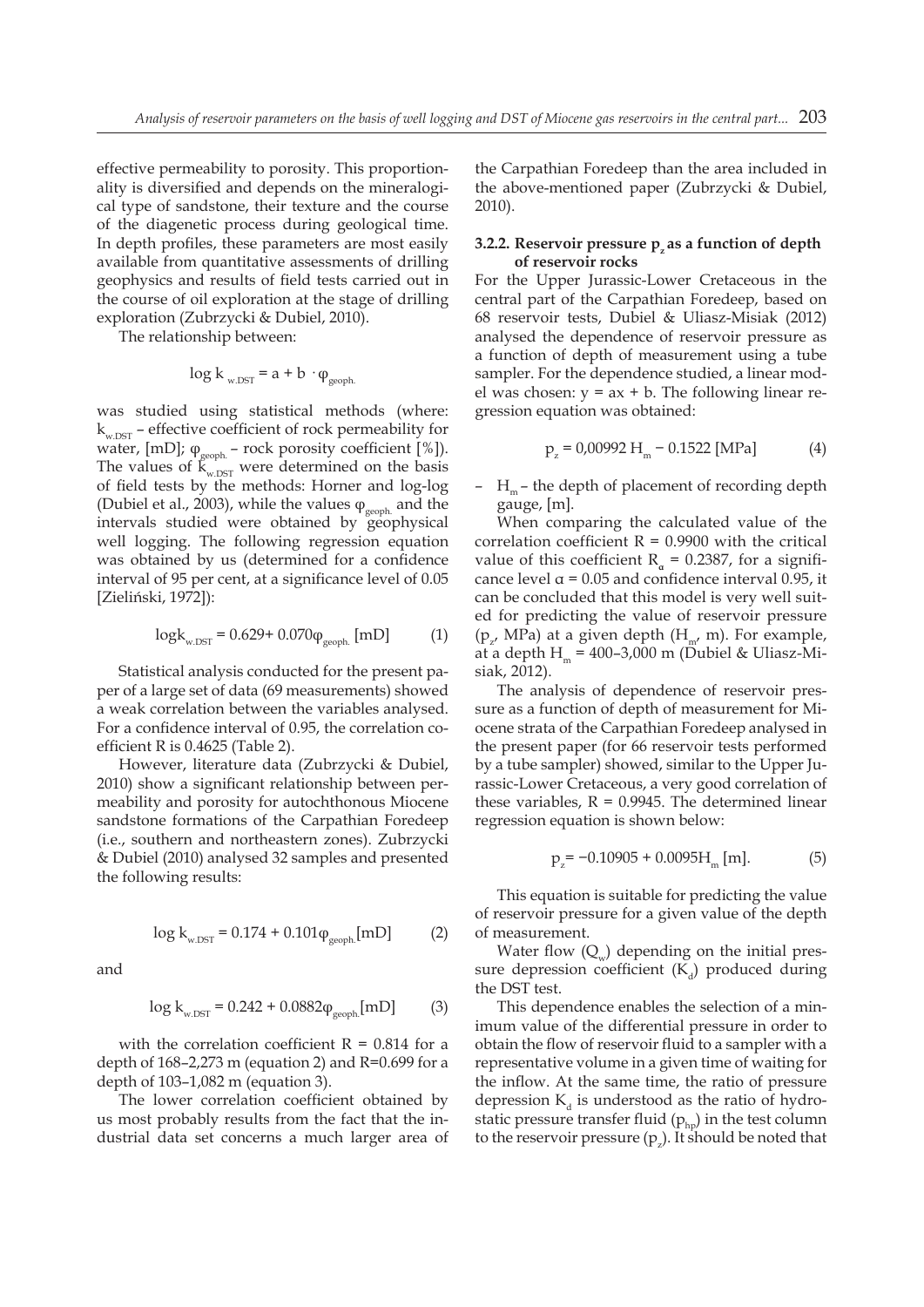the smaller the value of this quotient, the higher the value of the differential pressure. At the same time, creating a pressure difference that is too large can cause instability of the Miocene strata and lead to blockage of the perimeter zone with sand grains and clay particles.

Based on an analysis of the results of the selected 22 reservoir tests (DST) obtained from the holes located north of Tarnów, a satisfactory correlation was obtained, determining the following regression equation (Dubiel & Uliasz-Misiak, 2012):

$$
Q_w = -6.255h K_d - 3.8357 [m^3/h].
$$
 (6)

The calculated value of the correlation coefficient R = 0.5596, the critical value  $R_a$  = 0.4143 at a significance level  $\alpha$  = 0.05 and confidence level 0.95.

Statistical analysis of the data studied here, unfortunately, did not indicate a correlation of variables such as water expenditure  $(Q_w)$  depending on the initial pressure depression coefficient  $(K_{a})$  produced during the reservoir test (DST) (Table 2). This is probably due to the fact that the industrial data set concerns a much larger area of the Carpathian Foredeep than the area included in the paper by Dubiel & Uliasz-Misiak (2012).

The reasons for the lack of correlation of the entire area of the Carpathian Foredeep can be variable geological conditions (e.g., significant lithological and facies heterogeneity of Miocene strata, twophase flow of reservoir fluid – water with gas), as well as technological sampling in the area studied.

## **4. Conclusions**

The distribution of porosity values of Miocene strata is close to normal, while the distribution of water efficiency and rock permeability in the study area show a strong right-sided asymmetry.

The regression equation determined for the dependence of reservoir pressure as a function of the depth of its measurement is suitable for forecasting  $(R = 0.9945)$ . The dependence of the logarithm of effective permeability as a function of total porosity shows a weak correlation. However, some literature data document a significant relationship between these two parameters in Miocene reservoir rocks of the Carpathian Foredeep.

The significant spread of measured data may be caused by the fact that too large area of the Carpathian Foredeep, characterised by significant variability of reservoir parameters, was chosen for analysis.

#### **Acknowledgements**

This work has been performed within the statutory research programme of the Faculty of Drilling, Oil and Gas AGH UST No. 16.16.190.779.

### **References**

- Drabina, A., 2017. Metody wyznaczenia porowatości ogólnej na podstawie profilowań geofizyki otworowej w utworach klastycznych i węglanowych [Methods of determining total porosity based on well logs in sedimentary and carbonate rocks]. *Prace Instytutu Mechaniki Górotworu PAN*, 2, 13–24.
- Dubiel, S. & Uliasz-Misiak, B., 2012. Wpływ ciśnienia różnicowego na wydatek wody złożowej podczas badań rurowymi próbnikami złoża utworów miocenu autochtonicznego w zapadlisku przedkarpackim [Influence of differential pressure on formation water flow rate during tests of the autochtonous Miocene deposits in the Carpathian Foredeep with DST]. *Gospodarka Surowcami Mineralnymi* 28, 157–171.
- Dubiel, S., Chrząszcz, W. & Rzyczniak, M., 2003. *Problemy opróbowania warstw perspektywicznych rurowymi próbnikami złoża* [*Problems of pay zones testing with drill stem testers*]. Uczelniane Wydawnictwo Naukowo-Dydaktyczne AGH, Kraków, 223 pp.
- Dubiel, S., Rzyczniak, M., Wójtowicz, T., Nowakowski, Z. & Kułaga, T., 1993–1998. *Analiza i interpretacja wyników opróbowań warstw perspektywicznych rurowymi próbnikami złoża wykonywanych przez OPNiG Kraków* [*Analysis and interpretation of the results of sampling of perspective layers with Drill-Stem Test (DST) performed by OPNiG Kraków*]*.* Akademia Górniczo-Hutnicza im. S. Staszica w Krakowie. Wydział Wiertnictwa, Nafty i Gazu. Kraków, 20–63.
- Karnkowski, P., 1999. *Złoża gazu ziemnego i ropy naftowej w Polsce* [*Oil and gas deposits in Poland*]. GEOS, 380 pp.
- Leśniak, G., Such, P., Dziadzio, P., 2007. Reservoir Properties of Miocene Sandstones in Rzeszow Area (Carpathian Foredeep, Poland). [In:] Lacombe O., Roure F., Lavé J., Vergés J. (Eds): *Thrust Belts and Foreland Basins. Frontiers in Earth Sciences.* Springer, Berlin, Heidelberg. https://doi.org/10.1007/978-3-540-69426- 7\_21
- Mizerski, W., 2020. *Geologia Polski* [*Geology of Poland*]*.* Wydawnictwo Naukowe PWN. Warszawa, 311 pp.
- Myśliwiec, M., 2004a. Mioceńskie skały zbiornikowe zapadliska przedkarpackiego [The Miocene reservoir rocks of the Carpathian Foredeep]. *Przegląd Geologiczny* 52, 581–592.
- Myśliwiec, M., 2004b. Typy pułapek gazu ziemnego i strefowość występowania ich złóż w osadach miocenu wschodniej części zapadliska przedkarpackiego [Traps for gas accumulations and the resulting zonation of the gas fields in the Miocene strata of the eastern part of the Carpathian Foredeep (SE Poland)]. *Przegląd Geologiczny* 52, 657– 664.